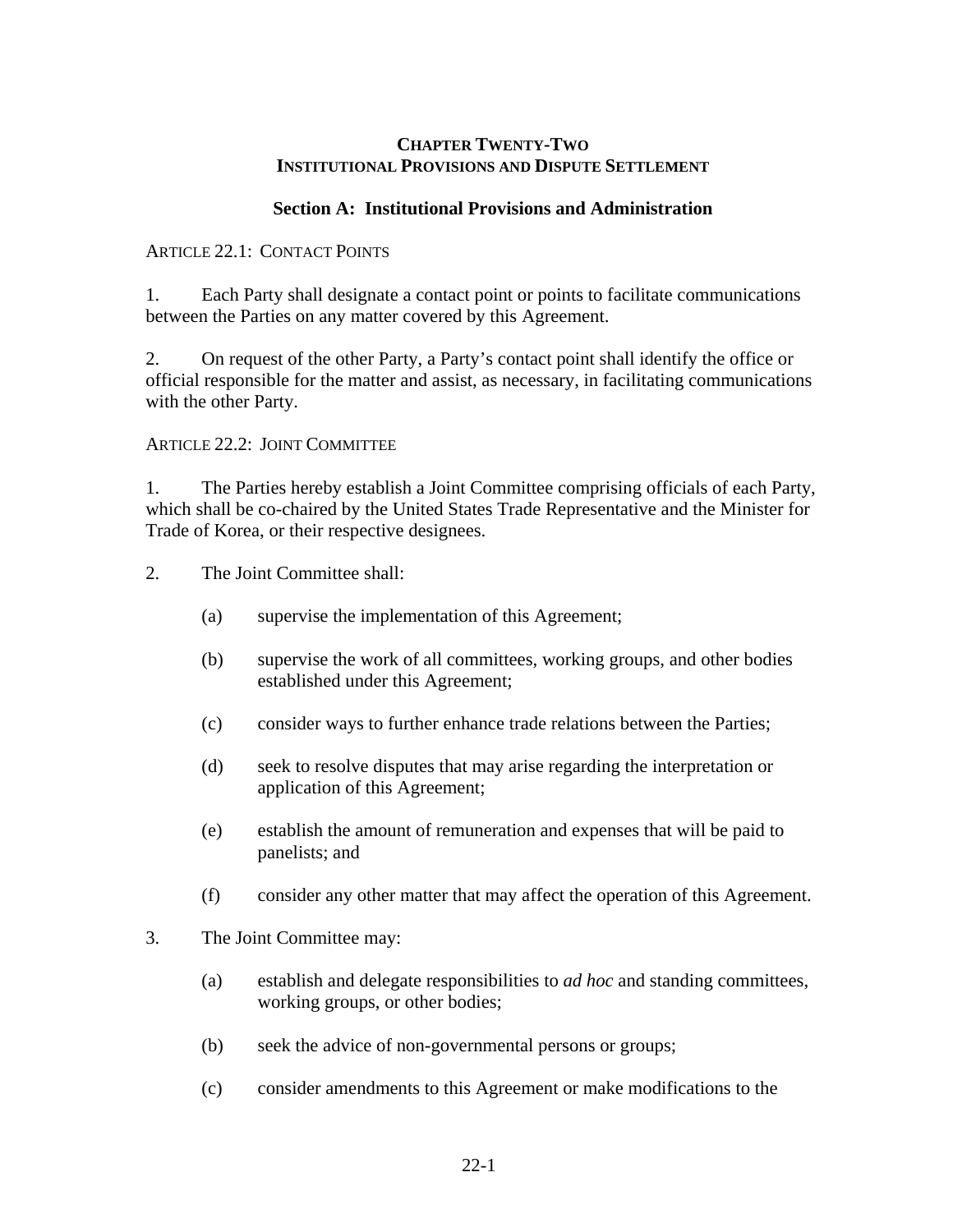commitments therein;

- (d) issue interpretations of the provisions of this Agreement, including as provided in Articles 11.22 (Governing Law) and 11.23 (Interpretation of Annexes);
- (e) adopt its own rules of procedure; and
- (f) take such other action in the exercise of its functions as the Parties may agree.
- 4. Unless the Parties otherwise agree, the Joint Committee shall convene:
	- (a) in regular session every year, with such sessions to be held alternately in the territory of each Party; and
	- (b) in special session within 30 days of the request of a Party, with such sessions to be held in the territory of the other Party or at such location as the Parties may agree.

5. Each Party shall treat any confidential information exchanged in relation to a meeting of the Joint Committee or any body created under paragraph 3(a) on the same basis as the Party providing the information.

6. Recognizing the importance of transparency and openness, the Parties affirm their respective practices of considering the views of members of the public in order to draw on a broad range of perspectives in the implementation of this Agreement.

7. All decisions of the Joint Committee and all committees, working groups, and other bodies established under this Agreement shall be taken by consensus of the Parties.

# **Section B: Dispute Settlement Proceedings**

ARTICLE 22.3: COOPERATION

The Parties shall endeavor to agree on the interpretation and application of this Agreement, and shall make every attempt through cooperation and consultations to arrive at a mutually satisfactory resolution of any matter that might affect its operation.

## ARTICLE 22.4: SCOPE OF APPLICATION

Except as otherwise provided in this Agreement or as the Parties otherwise agree, this Section shall apply with respect to the avoidance or settlement of all disputes between the Parties regarding the interpretation or application of this Agreement or wherever a Party considers that:

(a) a measure of the other Party is inconsistent with its obligations under this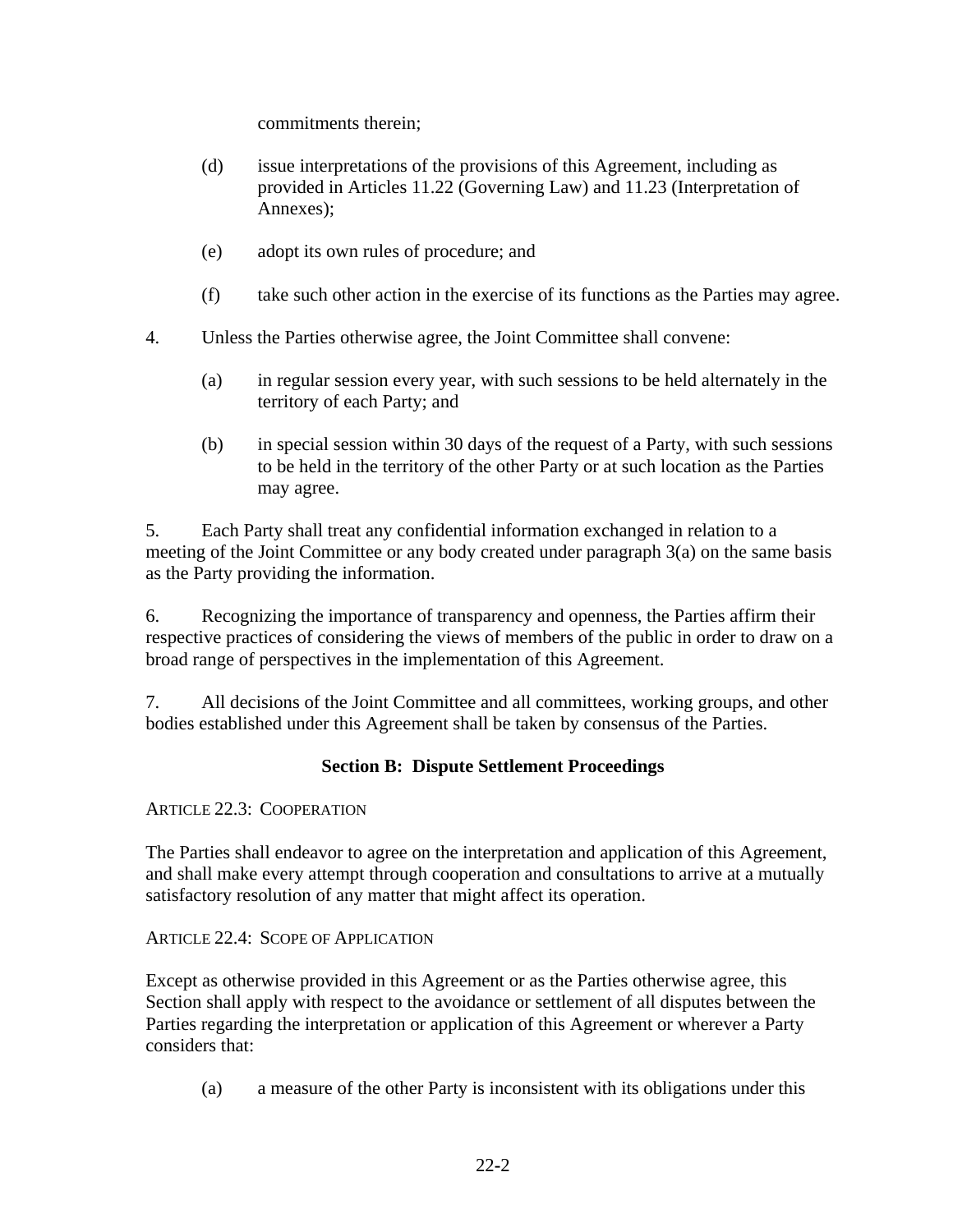Agreement;

- (b) the other Party has otherwise failed to carry out its obligations under this Agreement; or
- (c) a benefit the Party could reasonably have expected to accrue to it under Chapter Two (National Treatment and Market Access for Goods), Three (Agriculture), Four (Textiles and Apparel), Six (Rules of Origin and Origin Procedures), Twelve (Cross-Border Trade in Services), Seventeen (Government Procurement), or Eighteen (Intellectual Property Rights) $<sup>1</sup>$  $<sup>1</sup>$  $<sup>1</sup>$  is</sup> being nullified or impaired as a result of a measure that is not inconsistent with this Agreement, except that neither Party may invoke this subparagraph with respect to a benefit under Chapter Twelve (Cross-Border Trade in Services) or Eighteen (Intellectual Property Rights) if the measure is subject to an exception under Article 23.1 (General Exceptions).

## ARTICLE 22.5: ADMINISTRATION OF DISPUTE SETTLEMENT PROCEEDINGS

Each Party shall designate an office that shall be responsible for providing administrative assistance to panels established under Article 22.9. Each Party shall be responsible for the operation and costs of its designated office and shall notify the other Party of its location.

ARTICLE 22.6: CHOICE OF FORUM

1. Where a dispute regarding any matter arises under this Agreement and under the WTO Agreement or any other agreement to which both Parties are party, the complaining Party may select the forum in which to settle the dispute.

2. Once the complaining Party has requested the establishment of, or referred a matter to, a dispute settlement panel under an agreement referred to in paragraph 1, the forum selected shall be used to the exclusion of other fora.

ARTICLE 22.7: CONSULTATIONS

 $\overline{a}$ 

1. Either Party may request consultations with the other Party with respect to any matter described in Article 22.4 by delivering written notification to the other Party. The complaining Party shall set out the reasons for the request, including identification of the measure or other matter at issue and an indication of the legal basis for the complaint. The other Party shall reply promptly to the request and enter into consultations.

2. Promptly after requesting or receiving a request for consultations pursuant to this

<span id="page-2-0"></span> $<sup>1</sup>$  Neither Party will invoke subparagraph (c) with respect to a measure affecting benefits under Chapter</sup> Eighteen (Intellectual Property Rights) during any period for which WTO Members have agreed not to initiate complaints of the type provided for under subparagraph 1(b) of Article XXIII of GATT 1994 under the TRIPS Agreement.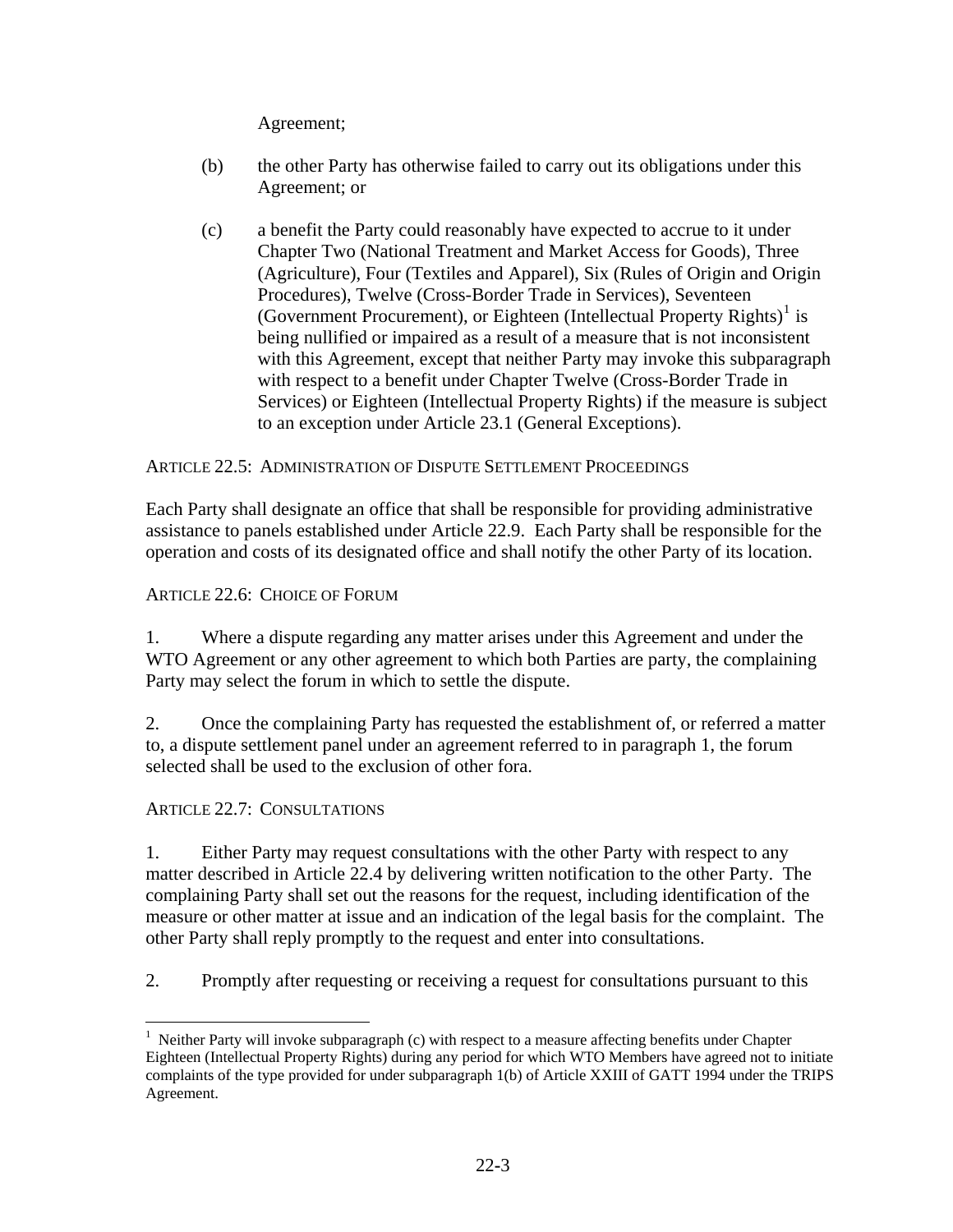Article, each Party shall seek the views of interested parties and other members of the public on the matter in order to draw on a broad range of perspectives.

- 3. Each Party shall:
	- (a) provide sufficient information in the consultations to enable a full examination of how the matter subject to consultations might affect the operation of this Agreement; and
	- (b) treat any confidential information exchanged in the course of consultations on the same basis as the Party providing the information.

4. A Party may request the other Party to make available during consultations under this Article personnel of its government agencies or other regulatory bodies who have expertise in the matter subject to consultations.

ARTICLE 22.8: REFERRAL TO THE JOINT COMMITTEE

1. If the Parties fail to resolve a matter within 60 days of the delivery of a request for consultations under Article [2](#page-3-0)2.7, or 20 days where the matter concerns perishable goods,<sup>2</sup> either Party may refer the matter to the Joint Committee by delivering written notification to the other Party.

2. If the Parties fail to resolve a matter within 60 days of the delivery of a request for consultations under Article 19.7 (Labor Consultations) or 20.9 (Environmental Consultations and Panel Procedure), either Party may also refer the matter to the Joint Committee by delivering written notification to the other Party.

3. The Joint Committee shall promptly meet and endeavor to resolve the matter.

ARTICLE 22.9: ESTABLISHMENT OF PANEL<sup>[3](#page-3-1)</sup>

1. If the Joint Committee has not resolved a matter within 60 days after delivery of a notification described in Article 22.8, within 30 days where the matter concerns perishable goods, or within such other period as the Parties may agree, the complaining Party may refer the matter to a dispute settlement panel by delivering written notification to the other Party. The complaining Party shall set out the reasons for the request, including identification of the measure or other matter at issue and a brief summary of the legal basis for the complaint sufficient to present the problem clearly.

<span id="page-3-0"></span> 2 For greater certainty, **perishable goods** means perishable agricultural and fish goods classified in HS Chapters 1 through 24.

<span id="page-3-1"></span><sup>&</sup>lt;sup>3</sup> Article 13.18 (Dispute Settlement) contains additional provisions relating to the establishment of a panel for matters arising under Chapter Thirteen (Financial Services).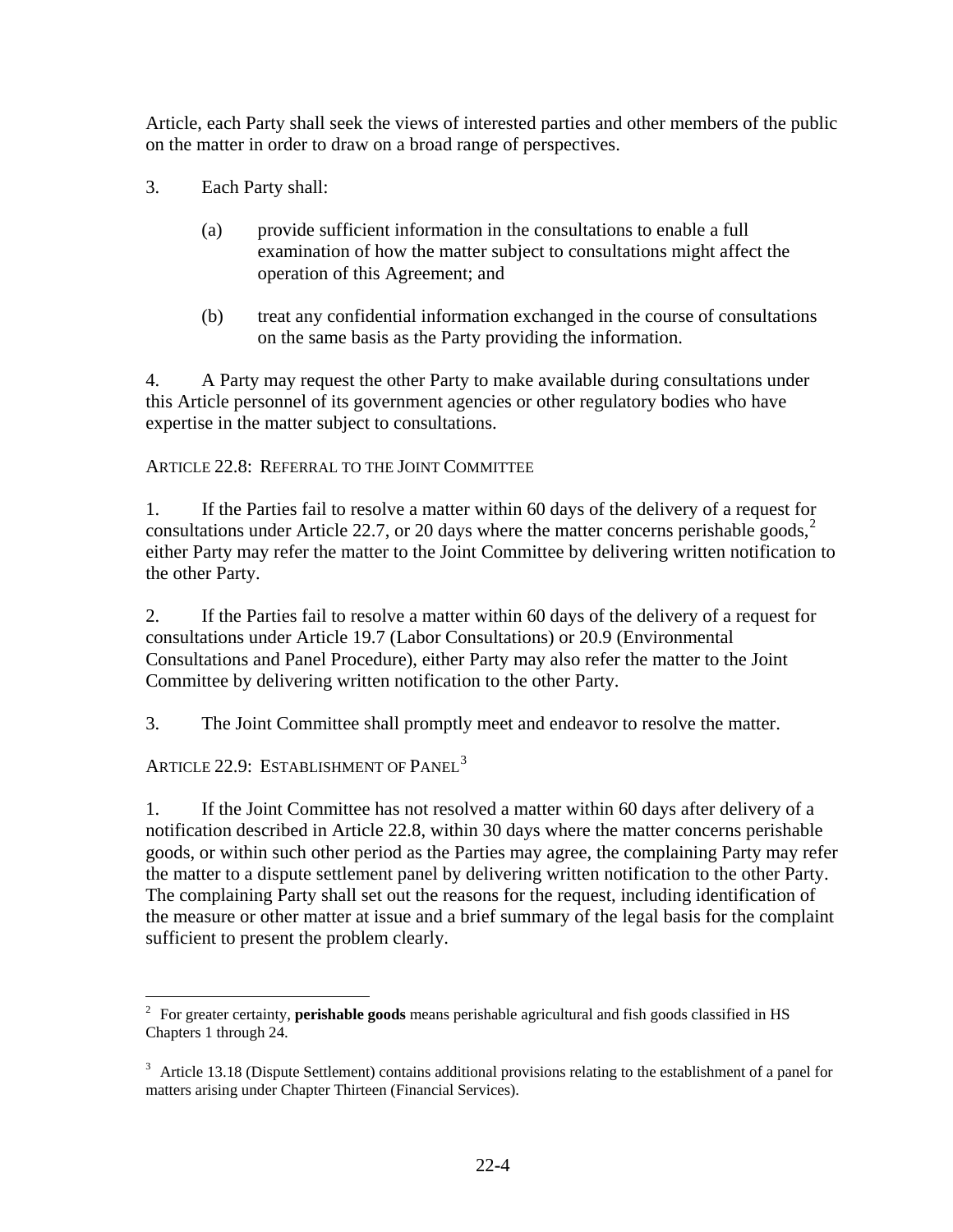2. Unless the Parties otherwise agree, the Parties shall apply the following procedures in selecting a panel:

- (a) The panel shall have three members.
- (b) Each Party shall propose one panelist within 28 days after the matter has been referred to a panel. If a Party fails to propose a panelist within that period, the Parties shall meet within seven days and select a panelist by lot from among the members of the contingent list established under paragraph 3 who are nationals of that Party.
- (c) A Party may exercise a peremptory challenge against any individual not on the contingent list within 14 days after the individual has been proposed as a panelist. If a Party has exercised three peremptory challenges, the other Party shall select a panelist from the contingent list.
- (d) The Parties shall endeavor to agree on a third panelist who shall serve as chair.
- (e) If the Parties are unable to agree on the chair within 28 days after the date on which the second panelist has been appointed, the Parties shall meet within seven days and select the chair by lot from among the members of the contingent list established under paragraph 3 who are not nationals of either Party.<sup>[4](#page-4-0)</sup>
- (f) A panelist shall be considered appointed to a panel when that person is proposed pursuant to subparagraph (b) and no peremptory challenge is exercised pursuant to subparagraph (c), or when that person is selected from the contingent list pursuant to this paragraph.

3. Within 180 days of the date this Agreement enters into force, the Parties shall establish a contingent list of individuals who are willing and able to serve as panelists. Unless the Parties otherwise agree, the contingent list shall include at least six nationals of each Party and at least eight individuals who are not nationals of either Party. An individual on the contingent list shall be appointed by agreement of the Parties for a minimum term of three years, and shall remain on the list until the individual is replaced or is unable to serve. The Parties shall review the contingent list every three years and may replace individuals on the list as appropriate. The Parties may also appoint a replacement where a member of the

<span id="page-4-0"></span><sup>&</sup>lt;sup>4</sup> If a panelist selected by lot under subparagraph (b) or (e) is unable to serve on the panel, the Parties shall meet within seven days of learning that the panelist is unavailable to select another panelist by lot from among the remaining members of the contingent list who are nationals of the relevant Party (in the case of subparagraph (b)) or not nationals of either Party (in the case of subparagraph (e)). If a panelist becomes unable to serve during the course of the proceeding or when the panel is reconvened pursuant to Article 22.13 or 22.14, then within seven days of learning that the panelist is unavailable, the relevant Party shall select a replacement panelist from the contingent list or, in the case of the chair, the Parties shall meet to select a replacement chair by lot from among the members of the contingent list who are not nationals of either Party.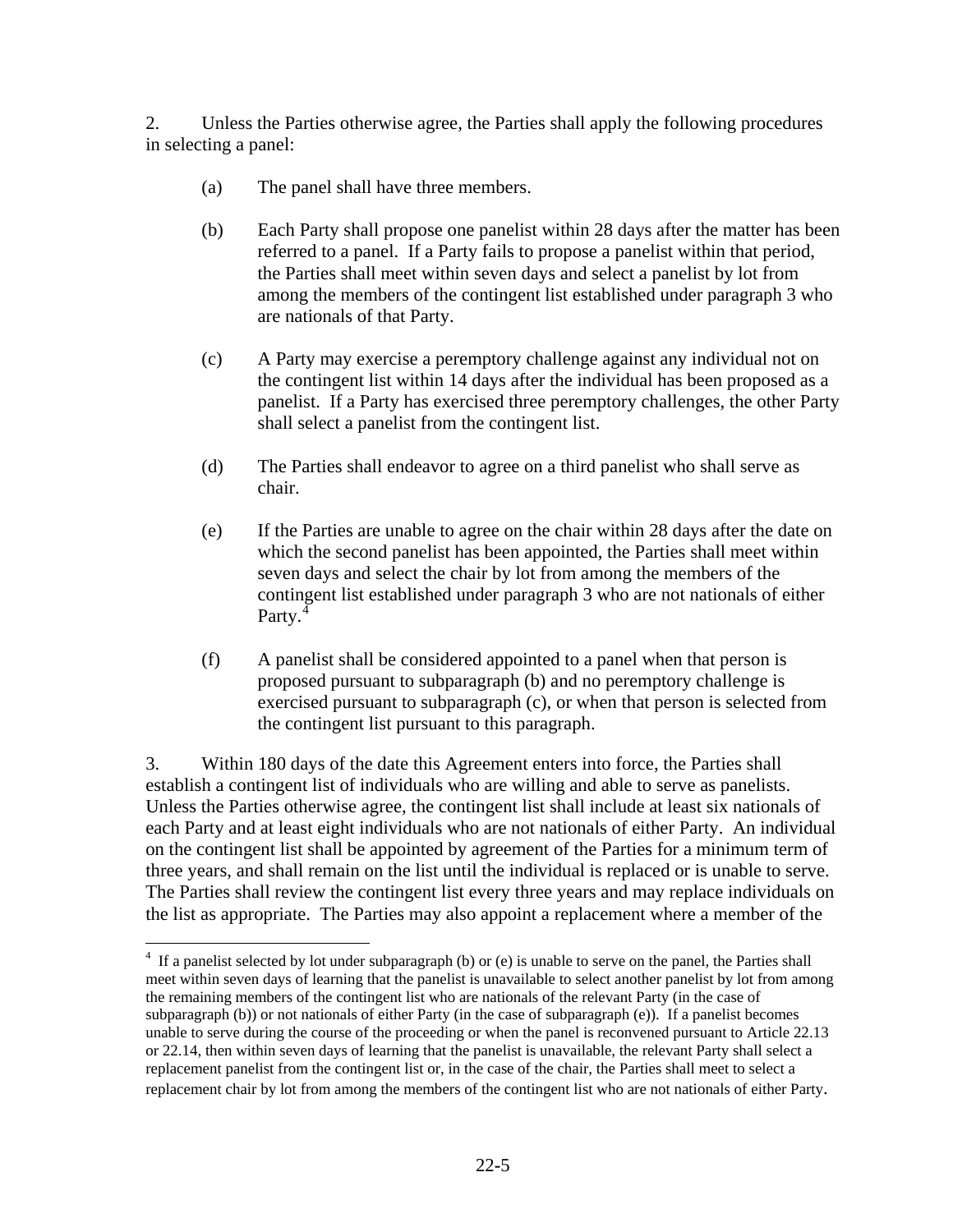contingent list is no longer available to serve.

4. Individuals appointed to a panel pursuant to paragraph 2 or to the contingent list pursuant to paragraph 3 shall:

- (a) be chosen strictly on the basis of objectivity, reliability, and sound judgment;
- (b) have expertise or experience in law, international trade, or the resolution of disputes arising under international trade agreements;
- (c) be independent of, and not be affiliated with or take instructions from, either Party; and
- (d) comply with a code of conduct to be established by the Joint Committee.

In addition, in any dispute arising under Chapter Nineteen (Labor) or Twenty (Environment), panelists other than those chosen by lot from the contingent list shall have expertise or experience relevant to the subject matter under dispute. Paragraph 2(c) shall not apply to disputes arising under Chapter Nineteen or Twenty.

ARTICLE 22.10: RULES OF PROCEDURE

1. By the date this Agreement enters into force, the Parties shall establish model rules of procedure, which shall ensure:

- (a) a right to at least one hearing before the panel;
- (b) that, subject to subparagraph (f), any hearing before the panel shall be open to the public;
- (c) an opportunity for each Party to provide initial and rebuttal submissions;
- (d) that each Party's written submissions, written versions of its oral statements, and written responses to a request or questions from the panel shall be made available to the public within seven days after they are submitted, subject to subparagraph (f);
- (e) that the panel shall consider requests from non-governmental entities located in the Parties' territories to provide written views regarding the dispute that may assist the panel in evaluating the submissions and arguments of the Parties; and
- (f) the protection of confidential information.

2. Unless the Parties otherwise agree, the panel shall follow the model rules of procedure and may, after consulting with the Parties, adopt additional rules of procedure not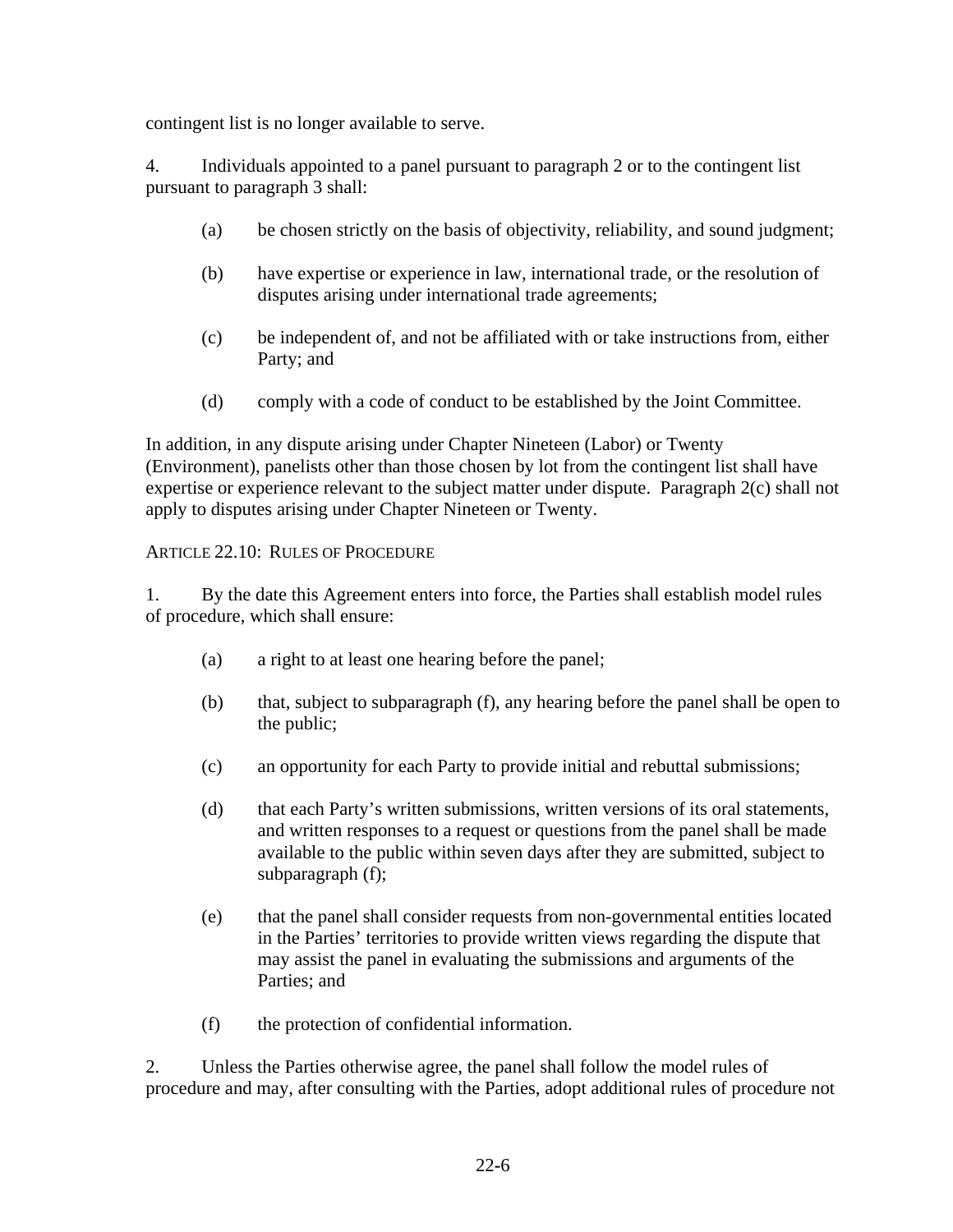inconsistent with the model rules.

3. Unless the Parties otherwise agree within 20 days from the date of the delivery of the request for the establishment of the panel, the panel's terms of reference shall be:

"To examine, in the light of the relevant provisions of this Agreement, the matter referenced in the request for the establishment of the panel, to make findings, determinations, and recommendations as provided in paragraphs 1 and 2 of Article 22.11, and to present the written reports referred to in paragraphs 1 and 4 of Article 22.11."

4. On request of a Party, or on its own initiative, the panel may seek information and technical advice from any person or body that it deems appropriate, provided that the Parties so agree and subject to such terms and conditions as the Parties may agree.

ARTICLE 22.11: PANEL REPORT

1. Unless the Parties otherwise agree, the panel shall, within 180 days after the chair is appointed, present to the Parties an initial report containing findings of fact and its determination as to:

- (a) (i) whether the measure at issue is inconsistent with the obligations of this Agreement;
	- (ii) whether a Party has otherwise failed to carry out its obligations under this Agreement; or
	- (iii) whether the measure at issue is causing nullification or impairment in the sense of Article 22.4(c); and
- (b) any other matter that the Parties have jointly requested that the Panel address,

as well as the reasons for its findings and determinations.

2. The panel shall base its report on the relevant provisions of this Agreement and the submissions and arguments of the Parties.The panel shall consider this Agreement in accordance with customary rules of interpretation of public international law, which are reflected in Articles 31 through 33 of the *Vienna Convention on the Law of Treaties* (1969). The panel may, at the request of the Parties, make recommendations for the resolution of the dispute.

3. Each Party may submit written comments to the panel on its initial report within 14 days of the presentation of the report. After considering any written comments by the Parties on the initial report, the panel may modify its report and make any further examination it considers appropriate.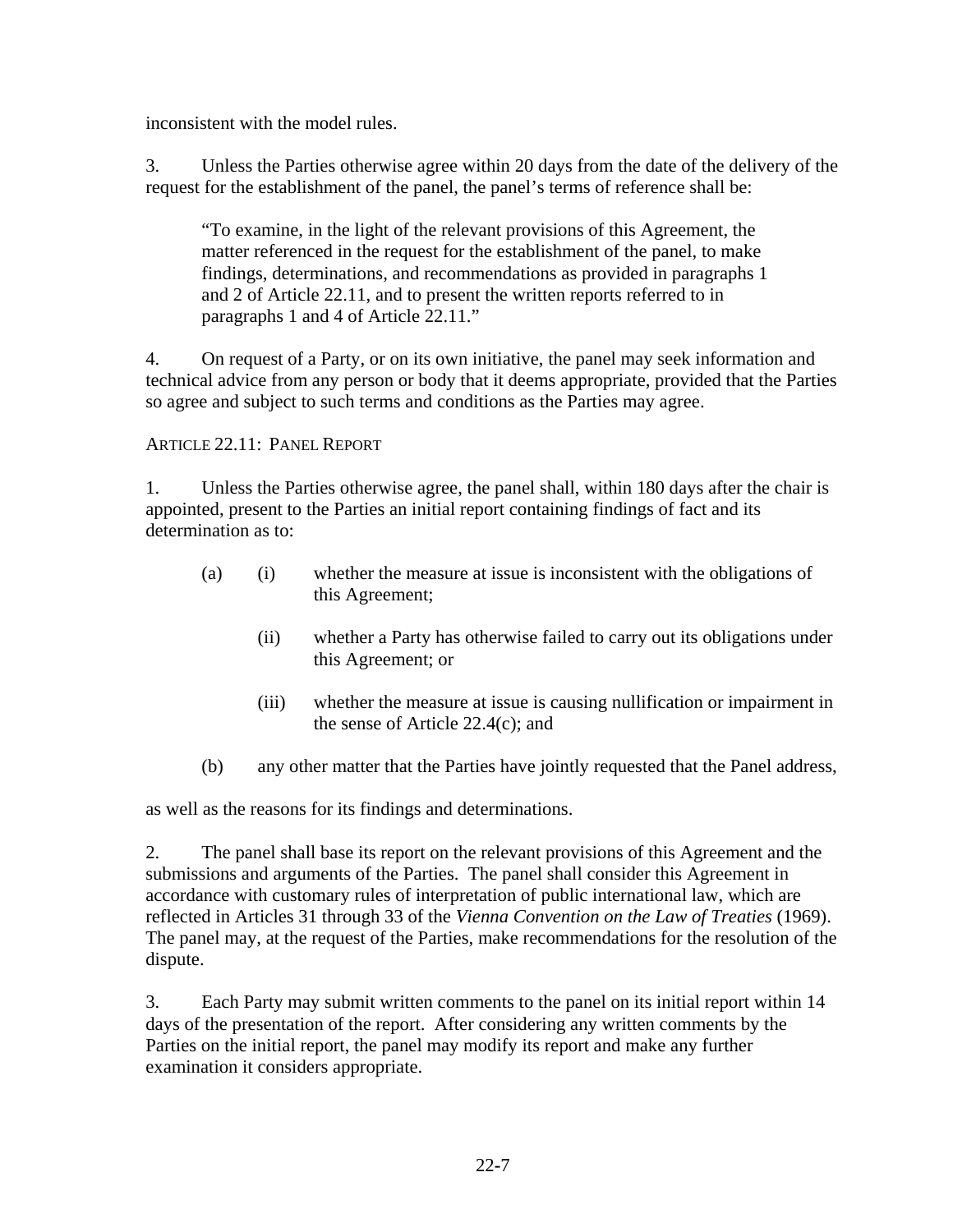4. The panel shall present a final report to the Parties within 45 days of presentation of the initial report, unless the Parties otherwise agree. The Parties shall make the final report available to the public within 15 days thereafter, subject to the protection of confidential information.

## ARTICLE 22.12: IMPLEMENTATION OF THE FINAL REPORT

1. On receipt of the final report of a panel, the Parties shall agree on the resolution of the dispute, which normally shall conform with the determinations and recommendations, if any, of the panel.

2. If, in its final report, the panel determines that a Party has not conformed with its obligations under this Agreement or that a Party's measure is causing nullification or impairment in the sense of Article 22.4(c), the resolution, whenever possible, shall be to eliminate the non-conformity or the nullification or impairment.

## ARTICLE 22.13: NON-IMPLEMENTATION

1. If a panel has made a determination of the type described in Article 22.12.2, and the Parties are unable to reach agreement on a resolution pursuant to Article 22.12.1 within 45 days of receiving the final report, or such other period as the Parties agree, the Party complained against shall enter into negotiations with the complaining Party with a view to developing mutually acceptable compensation.

- 2. If the Parties:
	- (a) are unable to agree on compensation within 30 days after the period for developing such compensation has begun; or
	- (b) have agreed on compensation or on a resolution pursuant to Article 22.12.1 and the complaining Party considers that the Party complained against has failed to observe the terms of the agreement,

the complaining Party may at any time thereafter provide written notice to the Party complained against that it intends to suspend the application to the Party complained against of benefits of equivalent effect. The notice shall specify the level of benefits that the complaining Party proposes to suspend. Subject to paragraph 5, the complaining Party may begin suspending benefits 30 days after the later of the date on which it provides notice to the other Party under this paragraph or the panel issues its determination under paragraph 3, as the case may be.

- 3. If the Party complained against considers that:
	- (a) the level of benefits that the complaining Party has proposed to be suspended is manifestly excessive; or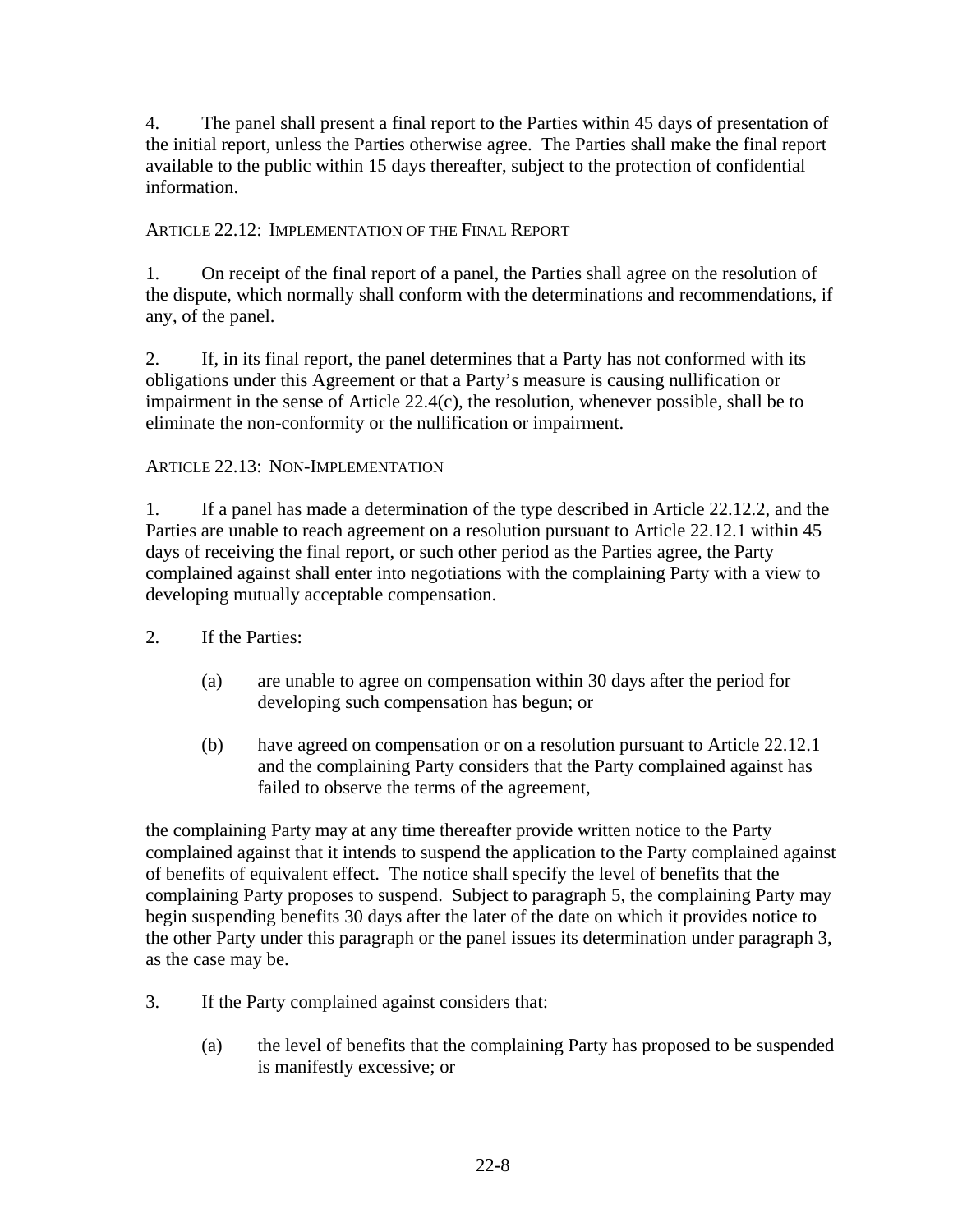(b) it has eliminated the non-conformity or the nullification or impairment that the panel has found,

it may, within 30 days after the complaining Party provides notice under paragraph 2, request that the panel be reconvened to consider the matter. The Party complained against shall deliver its request in writing to the complaining Party. The panel shall reconvene as soon as possible after delivery of the request and shall present its determination to the Parties within 90 days after it reconvenes to review a request under either subparagraph (a) or (b), or within 120 days for a request under both subparagraphs (a) and (b). If the panel determines that the level of benefits proposed to be suspended is manifestly excessive, it shall determine the level of benefits it considers to be of equivalent effect.

4. The complaining Party may suspend benefits up to the level the panel has determined under paragraph 3 or, if the panel has not determined the level, the level the Party has proposed to suspend under paragraph 2, unless the panel has determined that the Party complained against has eliminated the non-conformity or the nullification or impairment.

5. The complaining Party may not suspend benefits if, within 30 days after it provides written notice of intent to suspend benefits or, if the panel is reconvened under paragraph 3, within 20 days after the panel provides its determination, the Party complained against provides written notice to the other Party that it will pay an annual monetary assessment. The Parties shall consult, beginning no later than ten days after the Party complained against provides notice, with a view to reaching agreement on the amount of the assessment. If the Parties are unable to reach an agreement within 30 days after consultations begin, the amount of the assessment shall be set at a level, in U.S. dollars, equal to 50 percent of the level of the benefits the panel has determined under paragraph 3 to be of equivalent effect or, if the panel has not determined the level, 50 percent of the level that the complaining Party has proposed to suspend under paragraph 2.

6. Unless the Joint Committee decides otherwise, a monetary assessment shall be paid to the complaining Party in U.S. currency, or in an equivalent amount of Korean currency, in equal, quarterly installments beginning 60 days after the Party complained against gives notice that it intends to pay an assessment. Where the circumstances warrant, the Joint Committee may decide that an assessment shall be paid into a fund established by the Joint Committee and expended at the direction of the Joint Committee for appropriate initiatives to facilitate trade between the Parties, including by further reducing unreasonable trade barriers or by assisting a Party in carrying out its obligations under this Agreement.

7. If the Party complained against fails to pay a monetary assessment, the complaining Party may suspend the application to the Party complained against of benefits in accordance with paragraph 4.

## ARTICLE 22.14: COMPLIANCE REVIEW

1. Without prejudice to the procedures set out in Article 22.13.3, if the Party complained against considers that it has eliminated the non-conformity or the nullification or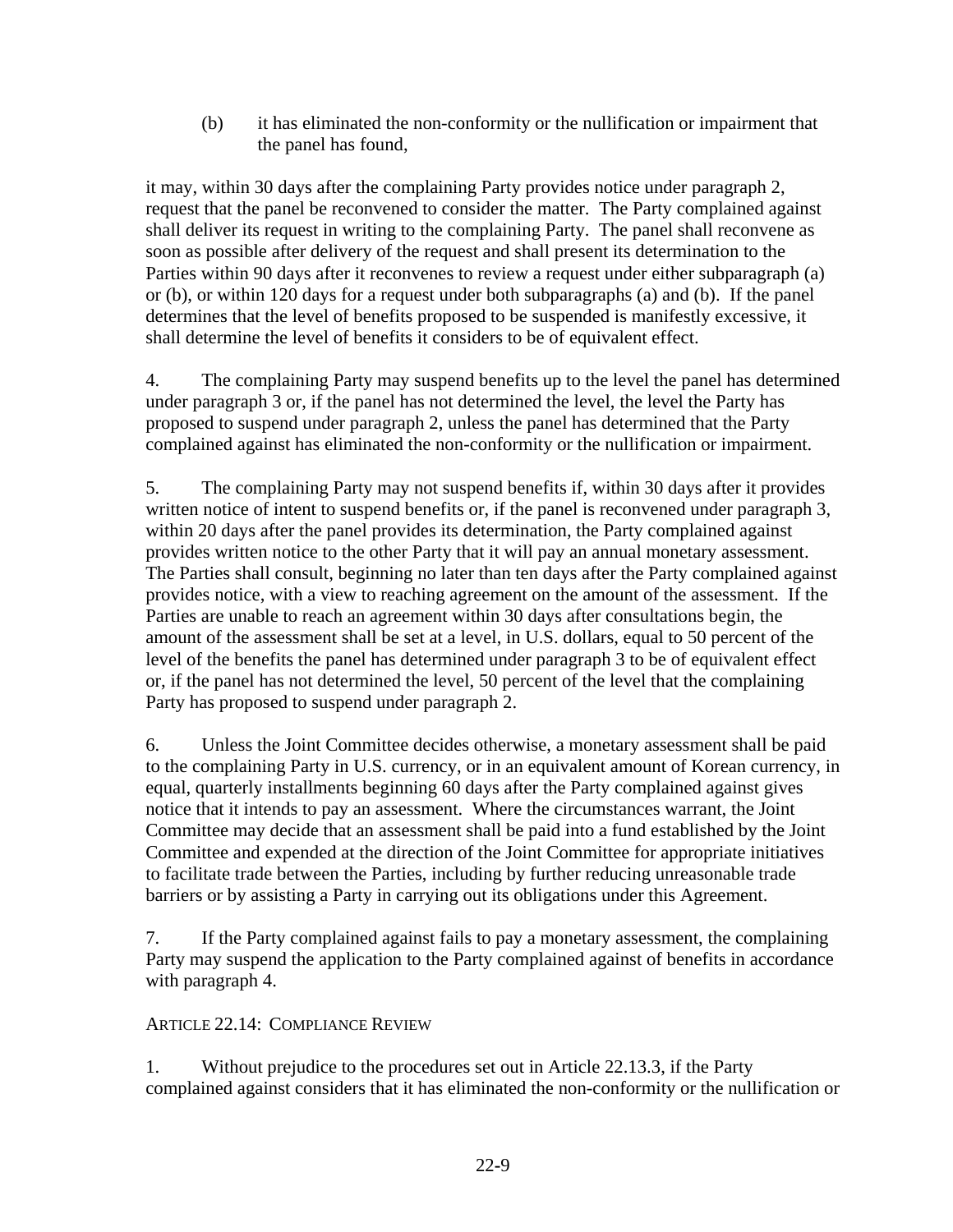impairment that the panel has found, it may refer the matter to the panel by providing written notice to the complaining Party. The panel shall reconvene as soon as possible after delivery of the request and shall issue its report on the matter within 90 days after the Party complained against provides notice.

2. If the panel decides that the Party complained against has eliminated the nonconformity or the nullification or impairment, the complaining Party shall promptly reinstate any benefits it has suspended under Article 22.13, and the Party complained against shall no longer be required to pay any monetary assessment it has agreed to pay under Article 22.13.5.

ARTICLE 22.15: FIVE-YEAR REVIEW

The Joint Committee shall review the operation and effectiveness of Article 22.13 not later than five years after the date this Agreement enters into force, or within six months after benefits have been suspended or monetary assessments have been paid in five proceedings initiated under this Chapter, whichever occurs first.

# **Section C: Domestic Proceedings and Private Commercial Dispute Settlement**

# ARTICLE 22.16: PRIVATE RIGHTS

Neither Party may provide for a right of action under its law against the other Party on the ground that a measure of the other Party is inconsistent with this Agreement.

# ARTICLE 22.17: ALTERNATIVE DISPUTE RESOLUTION

1. Each Party shall, to the maximum extent possible, encourage and facilitate the use of arbitration and other means of alternative dispute resolution for the settlement of international commercial disputes between private parties in the free trade area established under Article 1.1 (Establishment of a Free Trade Area).

2. To this end, each Party shall provide appropriate procedures to ensure observance of agreements to arbitrate and for the recognition and enforcement of arbitral awards in such disputes.

3. A Party shall be deemed to be in compliance with paragraph 2 if it is a party to and is in compliance with the *United Nations Convention on the Recognition and Enforcement of Foreign Arbitral Awards*, done at New York, June 10, 1958.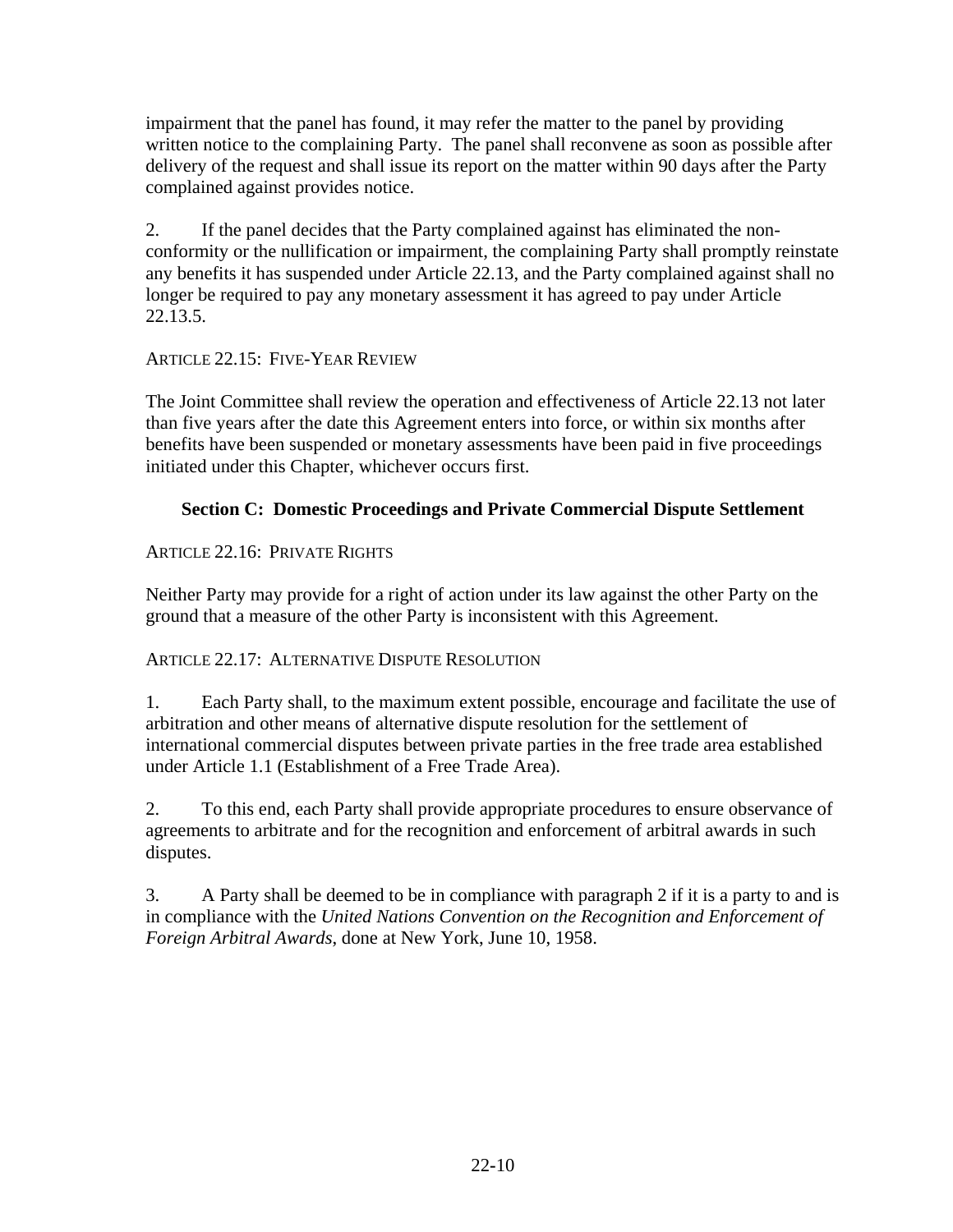### **ANNEX 22-A ALTERNATIVE PROCEDURES FOR DISPUTES CONCERNING MOTOR VEHICLES**

With respect to any matter described in Article 22.4 that relates to motor vehicles, a Party may initiate the dispute settlement procedures set out in this Annex in lieu of the procedures provided for in Articles 22.7 through 22.13.

Unless the Parties otherwise agree:

- 1. The complaining Party may refer the matter to the Joint Committee by delivering written notification to the Party complained against. The Joint Committee shall promptly meet and endeavor to resolve the matter.
- 2. If the Joint Committee has not resolved the matter within 30 days after delivery of the notification described in paragraph 1, the complaining Party may notify the Party complained against in writing that it is referring the matter to a dispute settlement panel.
- 3. Within seven days after the complaining Party delivers written notice under paragraph 2, the Parties shall meet and select by lot from the contingent list established in Article 22.9.3 one national of each Party to serve as panelists and one person who is not a national of either Party to serve as chair of the panel. If an individual selected by lot is unable to serve on the panel, the Parties shall promptly meet to select a replacement by lot. The panel shall be deemed to be established once panel selection is complete.
- 4. The procedures provided for in Articles 22.10 and 22.11 shall apply to panel proceedings under this Annex, except that:
	- (a) the panel shall also make a determination as to whether the nonconformity or the nullification or impairment, if any, has materially affected the sale, offering for sale, purchase, transportation, distribution, or use of originating goods of the complaining Party;
	- (b) the panel shall present an initial report on the matter to the Parties within 120 days after the panel is established;
	- (c) each Party may submit written comments to the panel on its initial report within seven days of the presentation of the report; and
	- (d) the panel shall present its final report within 21 days after it presents its initial report.
- 5. If, in its final report, the panel determines that: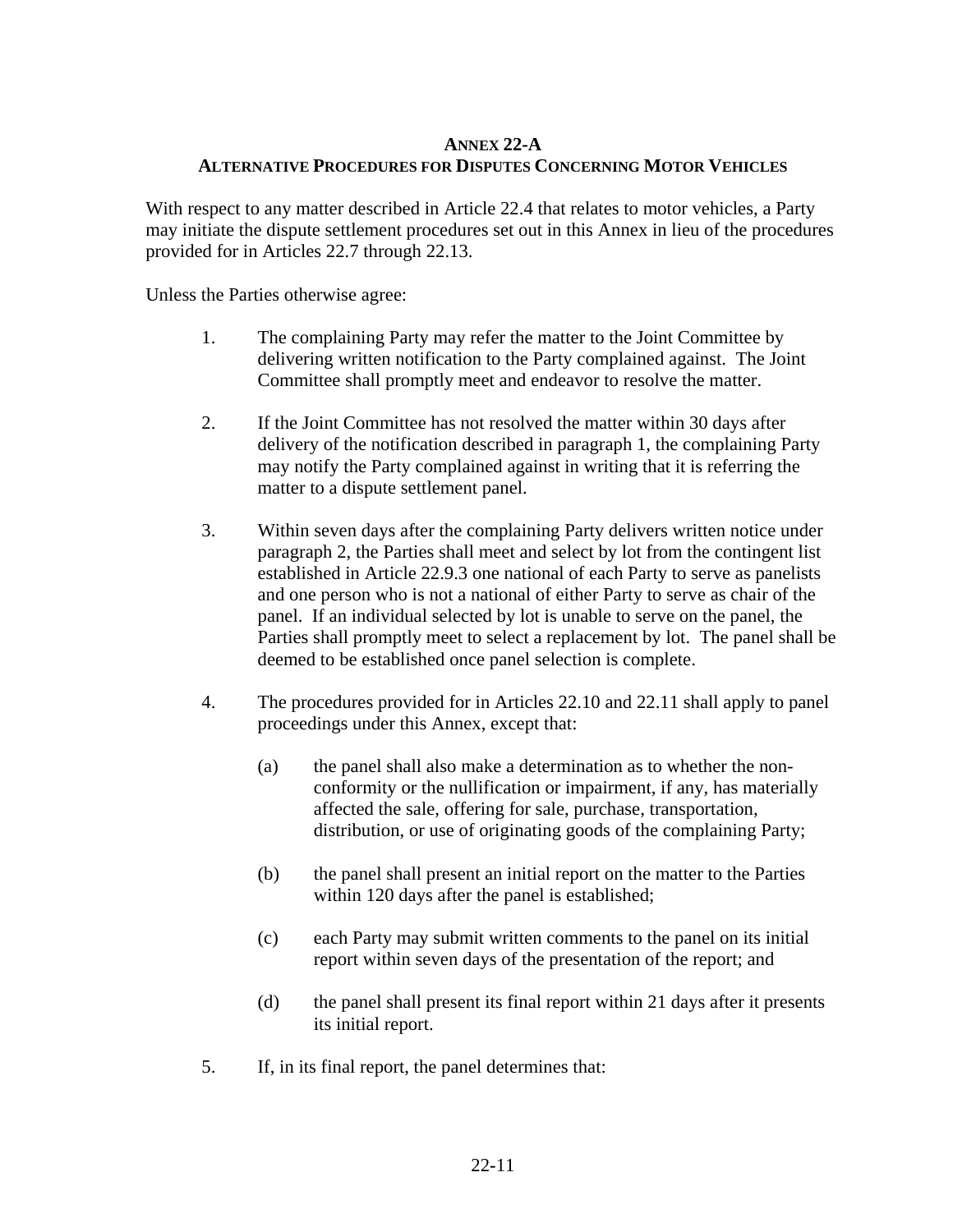- (a) the Party complained against has not conformed with its obligations under this Agreement or that its measure is causing nullification or impairment in the sense of Article 22.4(c); and
- (b) the non-conformity or the nullification or impairment that the panel has found has materially affected the sale, offering for sale, purchase, transportation, distribution, or use of originating goods of the complaining Party, $5$

 the complaining Party may increase the rate of customs duty on originating goods under tariff heading 8703 to a level not to exceed its prevailing mostfavored-nation applied rate of duty on those goods.

- 6. If the complaining Party has increased duties pursuant to paragraph 5, it shall rescind the increased duties when the Party complained against has eliminated the non-conformity or the nullification or impairment.
- 7. The Party complained against may deliver a request in writing to the complaining Party to reconvene the panel if it considers that the complaining Party has failed to rescind the increased duties in conformity with paragraph 6. The panel shall reconvene as soon as possible after delivery of the request and shall present its determination to the Parties within 90 days after it reconvenes. If the panel decides that the Party complained against has eliminated the non-conformity or the nullification or impairment, the complaining Party shall promptly rescind the increased duties.
- 8. The procedures set forth in this Annex shall terminate ten years after the date this Agreement enters into force, provided that no panel established under this Annex during that period has determined that a Party has failed to conform with its obligations under this Agreement or that a Party's measure has caused nullification or impairment in the sense of Article 22.4(c).

 $\overline{a}$ 

<span id="page-11-0"></span> $<sup>5</sup>$  If the panel determines that the non-conformity or the nullification or impairment that the panel has found</sup> has not materially affected the sale, offering for sale, purchase, transportation, distribution, or use of originating goods of the complaining Party, the procedures provided for in Articles 22.12 and 22.13 shall apply.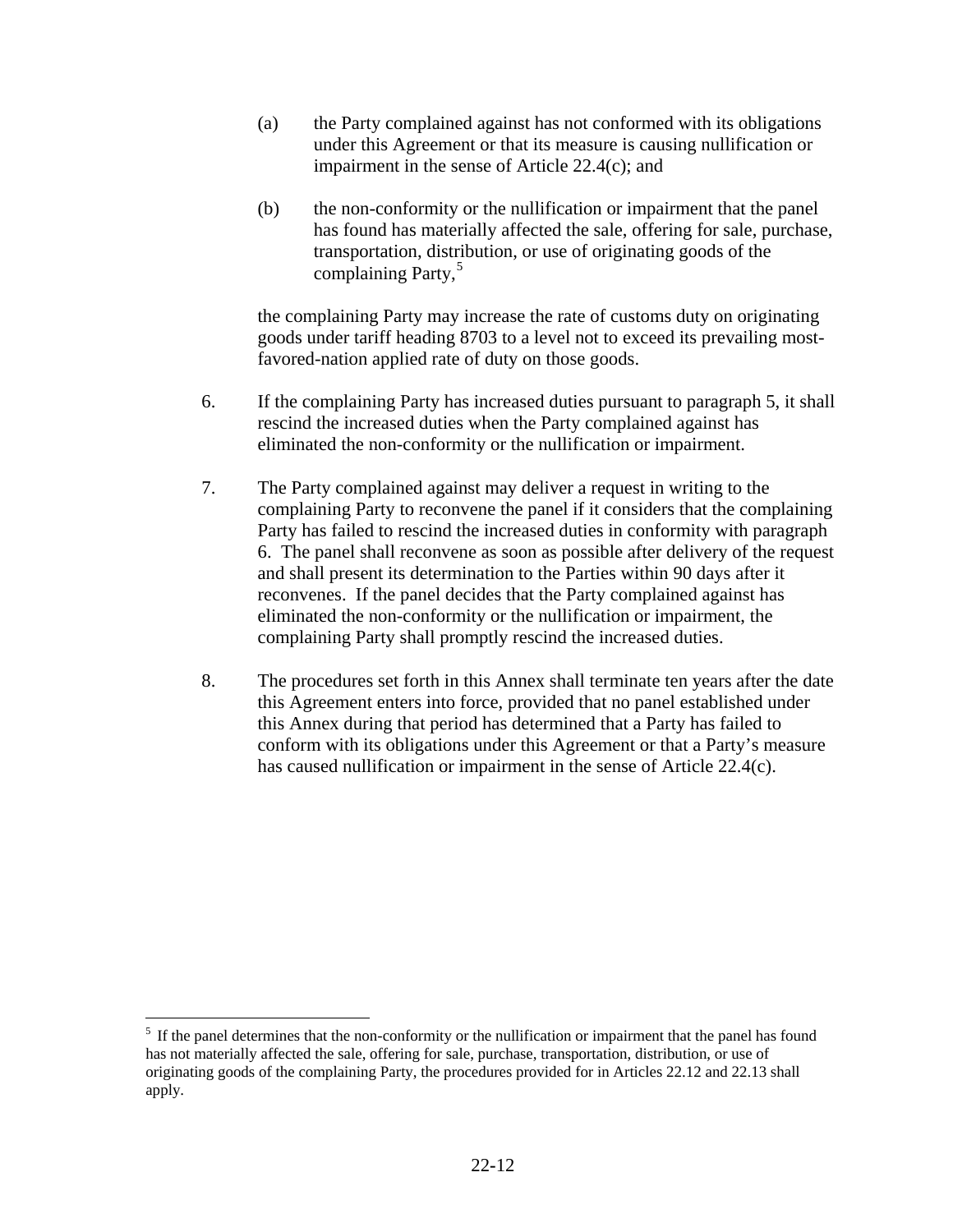### **ANNEX 22-B COMMITTEE ON OUTWARD PROCESSING ZONES ON THE KOREAN PENINSULA**

1. Recognizing the Republic of Korea's constitutional mandate and security interests, and the corresponding interests of the United States, the Parties shall establish a Committee on Outward Processing Zones on the Korean Peninsula. The Committee shall review whether conditions on the Korean Peninsula are appropriate for further economic development through the establishment and development of outward processing zones.

2. The Committee shall be comprised of officials of each Party. The Committee shall meet on the first anniversary of the entry into force of the Agreement and at least once annually thereafter, or at any time as mutually agreed.

3. The Committee shall identify geographic areas that may be designated outward processing zones. The Committee shall establish criteria that must be met before goods from any outward processing zone may be considered originating goods for the purposes of this Agreement, including but not limited to: progress toward the denuclearization of the Korean Peninsula; the impact of the outward processing zones on intra-Korean relations; and the environmental standards, labor standards and practices, wage practices and business and management practices prevailing in the outward processing zone, with due reference to the situation prevailing elsewhere in the local economy and the relevant international norms.

4. The Committee shall determine whether any such outward processing zone has met the criteria established by the Committee. The Committee shall also establish a maximum threshold for the value of the total input of the originating final good that may be added within the geographic area of the outward processing zone.

5. Decisions reached by the unified consent of the Committee shall be recommended to the Parties, which shall be responsible for seeking legislative approval for any amendments to the Agreement with respect to outward processing zones.